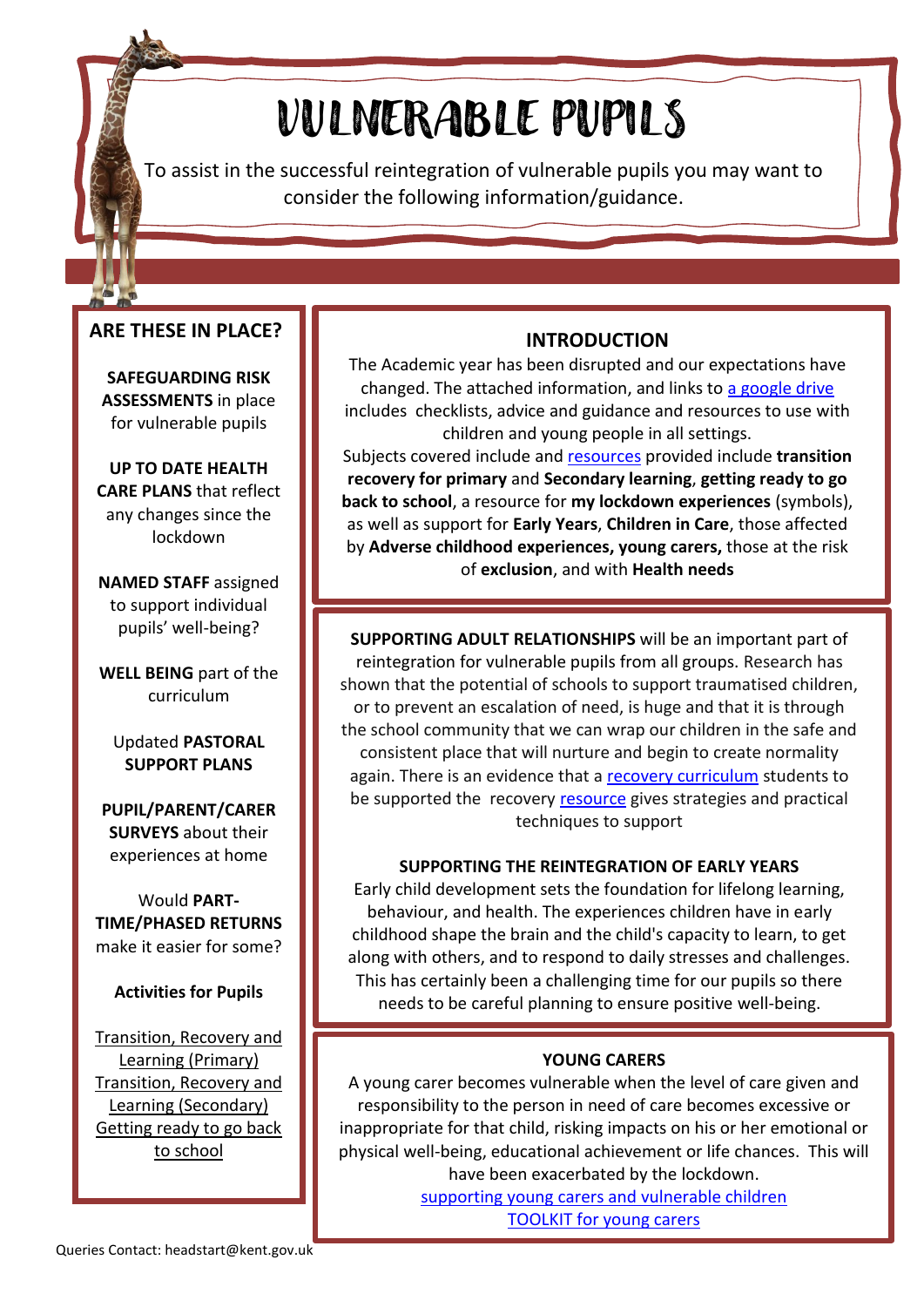## **RISK OF EXCLUSION**

This is an overview to help schools to support vulnerable children and pupils returning to school.

During these unprecedented times, many families and their children will be experiencing higher levels of stress and anxiety.

It is important, therefore, to have this 'in mind' when preparing for their return. As you know, behaviour is a form of communication and expression of feelings can be difficult for some children and young people.

Checking in regularly and considering this, is essential.

# [Exclusions Flow Chart](https://drive.google.com/open?id=11hk6pZbRQiJgYzG8Wrz4RJW5PWiL28rL)

"Pupils often misbehave because they know how teachers will react. Teachers reactions sustain and strengthen undesirable behaviour, therefore they must learn not to follow their first impulse as this could feed the mistaken goal" Caroline Broomfield (Plymouth University)

[Advice on how to reduce](https://drive.google.com/open?id=11hk6pZbRQiJgYzG8Wrz4RJW5PWiL28rL)  the risk [of exclusion](https://drive.google.com/open?id=11hk6pZbRQiJgYzG8Wrz4RJW5PWiL28rL) [Emotions Word Wheel](https://drive.google.com/open?id=11hk6pZbRQiJgYzG8Wrz4RJW5PWiL28rL)

#### **CHILDREN IN CARE**

This title includes those previously in care/adoption/known to Social Services. It is important to give some time to reflect on those pupils who are identified to have experienced complex trauma/ACEs and who may have underlying attachment difficulties. This group includes Children in Care (CIC) and Previously Looked After Children (PLAC) – but it is highly likely there will be other children in your vulnerable groups who this also could well apply to.

Here are some key points for you and your school to think about to help you plan for these pupils returning to school: [https://www.annafreud.org/media/11610/managing-unexpected](https://www.annafreud.org/media/11610/managing-unexpected-endings-transitions-may2020.pdf)[endings-transitions-may2020.pdf](https://www.annafreud.org/media/11610/managing-unexpected-endings-transitions-may2020.pdf) <https://www.evidenceforlearning.net/recoverycurriculum/>

> **Resources:** Key prompts [working with CIC,](https://drive.google.com/open?id=11hk6pZbRQiJgYzG8Wrz4RJW5PWiL28rL) [Young Persons view](https://drive.google.com/open?id=11hk6pZbRQiJgYzG8Wrz4RJW5PWiL28rL) – secondary. [Young Persons view primary](https://drive.google.com/open?id=11hk6pZbRQiJgYzG8Wrz4RJW5PWiL28rL)

# **ADVERSE CHILDHOOD EXPERIENCES and TRAUMA**

This academic year has been disrupted and our expectation has changed. We have had to adapt to rapid changes brought about by changing information. The reassurance of the academic cycle has shifted. This shift has presented us all with periods of anxiety, terror, alarm and fear. As school staff, the shift has not only affected our work experience, but, has manifested worries and concerns about our family and friends. Barry Carpenter has recently produced a framework called the '[recovery curriculum](https://www.evidenceforlearning.net/recoverycurriculum/)' which highlights the importance of ensuring the support and approach are appropriate at this time.

Should a child have experienced an actual trauma then a period of time adjusting to this is normal and most young people process this and accommodate the experience in an adaptive way. Also we know that naturally processing trauma is more effective than formal treatment.

However, if the YP is still experiencing PTSD symptoms one month on, then it is appropriate to seek formal support via CYPMHS. The guidance attached will help to enable school staff to evaluate current practice and ensure the readiness of the setting to receive pupils. It provides key questions, aspects to consider and links you may find useful.